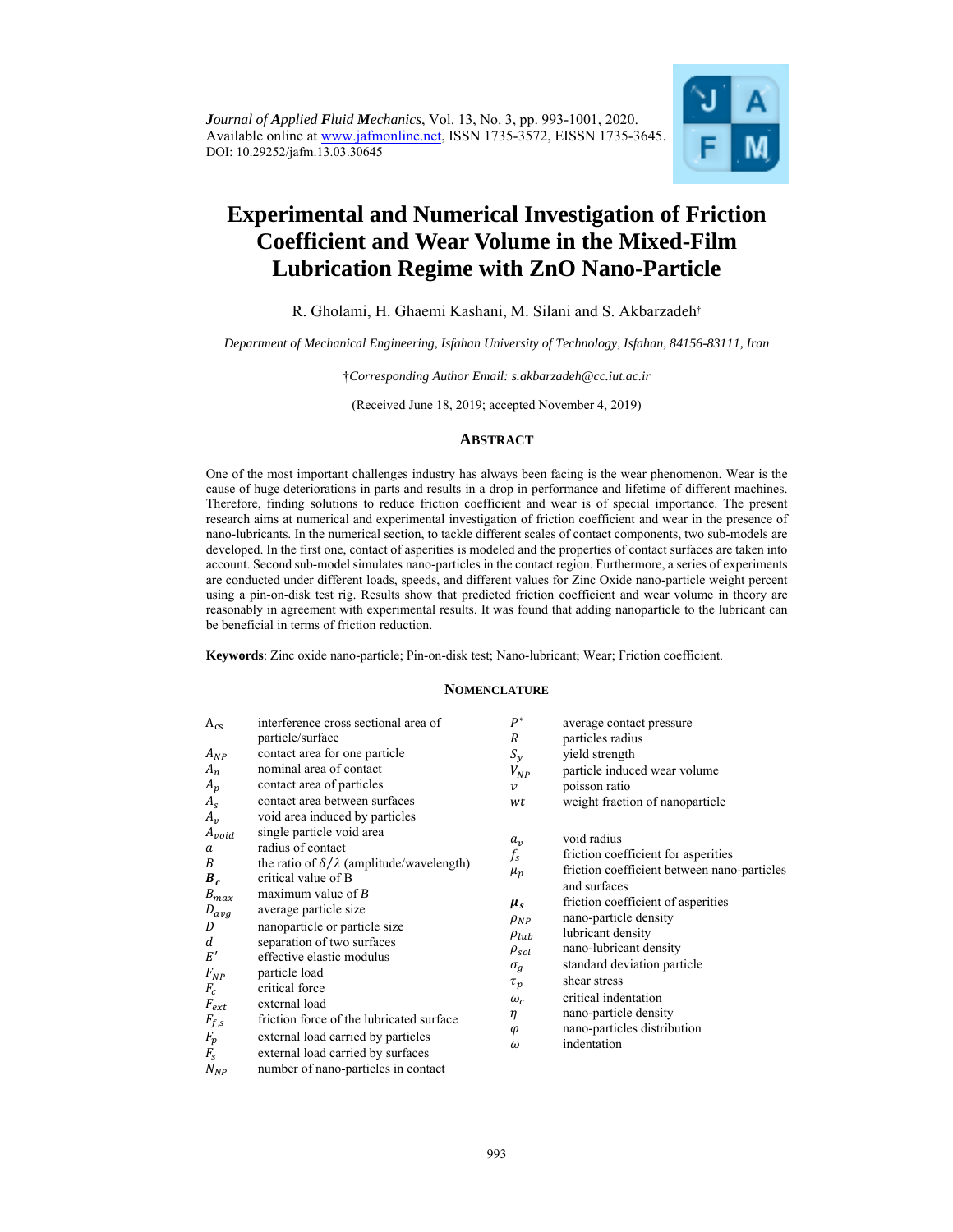# **1. INTRODUCTION**

Finding a proper lubricant able to reduce wear and corrosion in every system has attracted special attention these days. Main functions of oil in a tribosystem are lubrication of moving parts, reducing friction and wear, reduction in the generated heat and attracting floating particles and sediments. Since the end users usually expect to have all these advantages at the same time, using a chemical composition consisting of proper additives has been suggested. Sometimes specific additives are used for enhancement of lubricant quality. A variety of additives are treated to motor oils and thus lubricants with various special properties have been introduced to the market. The properties that are reported for commercial additives are heat transfer and stability refinement, reduction of flow obstructions, reducing friction coefficient, reducing wear in motor components, surface repair and surface characteristics refinement, increasing motor lifetime and reducing oil consumption and maintenance costs.

Predicting wear for a rigid body moving over a rough surface initiated with Reye's work (1860) which suggested that wear volume is proportional to the work done by friction force. Archard *et al*. (1952) introduced a relation for calculation of adhesive wear called Archard law. This relation states that wear volume is directly proportional to the applied load and distance and inversely proportional to the material hardness. Holm (1967) introduced a theory of atoms interaction for contact between two sliding surfaces and stated the relation between worn particles' volume with applied load and atom detachment probability from surfaces during contact. Investigating wear volume in a mixed lubrication regime, Wang and Wong (2000) showed that change in wear volume and mean asperity height obeys a second order polynomial. Also he studied contact stresses in transition phase of wear considering lubricant effects. Proper equipment was designed and assembled by Akbarzadeh and Khonsari (2011) to study transition phase in wear process. Later in 2016 they studied the validity of applying Miner's rule to adhesive wear prediction under variable and sequential loading. Archard law was investigated in these experiments and it was shown that in sequential loading experiments, Miner's rule was unable to predict the true wear volume. Another case investigated in this experiment was the power loss which was shown to be unique and did not change under different loading.

On the other hand, nano-lubricants have been another topic of interest among researchers. Zhou *et al*. (2000) investigated friction reduction and antiwear characteristics of Cu nanoparticle as an oil additive using a four-ball machine. The results showed improved tribological properties and loadcarrying capacity. The reason introduced was a thin film resulted from chemical reaction. Liu *et al*. (2007) studied tribological properties of nanolubricants of TiO2, CuO and diamond nanoparticles. Their experimental results illustrated that nano-particles especially CuO present good antiwear and friction reducing properties comparing to the base-oil without any nano-particle. In Battez *et al*. research (2008), where anti-wear behavior of nano-particles was studied, ZnO, CuO and ZrO2 were mixed with base-oil in 0.5, 1 and 1.5 weight percent. They found that all nano-lubricants have less friction coefficient and wear volume than baseoil. Choi *et al*. (2009) studied CuO's tribological behavior in base-oil experimentally using a tribometer. They found that average coefficient of friction of this nano-lubricant for 25 nm and 60 nm nanoparticles declines 39 and 44 percent respectively. Wu *et al*. (2017) studied wear for TiO2 in water-based lubricants and found 0.8% as the optimized weight fraction of this nanoparticle for the best function in lubricant. So he suggested that water-based nanolubricants can substantially reduce coefficient of friction (COF).

Most of the researches conducted so far, has concentrated on the experimental study of nanolubricants. But numerical and FEM modeling of contact have also been attractive fields of study. Polonsky and Keer (1996) presented a new modeling methodology to take into account the scale effect in investigation of micro-contact behavior of asperities. They found that the less the asperities heights, the more difficult the plastic deformation. Jackson (2006) modeled contact of two hypothetical surfaces using stochastic methods and strain gradient modeling. Then, he studied sliding interaction of spheres in an FEM model in 2007. Ghaednia and Jackson (2013) presented an approach to model nano-lubricants. They implemented two sub-models getting the two scales of nano and micro together to predict friction and wear in a nano-lubrication regime. Later Ghednia *et al*. (2016) modeled contact of an elsto-plastic sphere with an elasto-plastic flat to show the effect of their deformation on real force and area of contact. At this year Olsson and Larsson introduced a consistent approach to calculate the force and area of contact between two equal elastoplastic spheres.

In this paper, the methodology introduced in Ghaenia (2014) has been implemented to predict friction coefficient and wear volume of two contacting surfaces in the presence of nano-lubricant. After validation of the model by pin-on-disk experiments, the effects of nano-paticle weight fraction, load and speed on coefficient of friction and wear volume are discussed in theory and experiments.

# **2. EXPERIMENTAL INVESTIGATION**

A set of experiments has been conducted using the pin-on-disk test rig depicted in Fig. 1. The pin is made of ball-bearing steel 52100 with hardness of 800 Vickers and the disks are made from ST37 rod with hardness of approximately 110 Vickers. Disk properties are described in Table 1.

**Table 1 ST37 material properties** 

| Yield    | Poisson | Elastic   | Hardness    |
|----------|---------|-----------|-------------|
| Strength | Ratio   | Modulus   |             |
| 150 MPa  |         | $210$ GPa | 110 Vickers |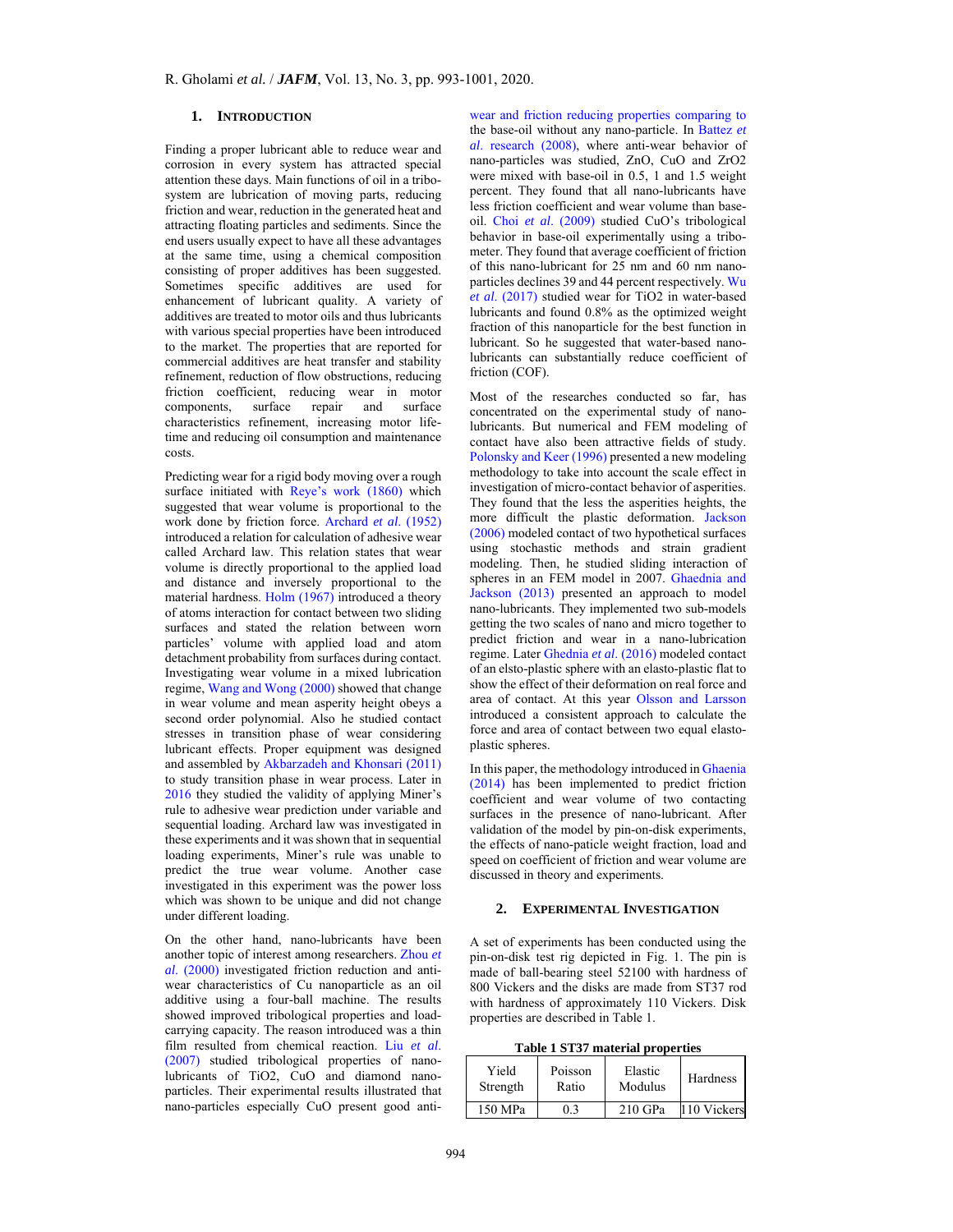

(a)



**Fig. 1. (a) Pin on disk test rig, (b) schematic of the device (the load exerted by weights (F1) is converted to the normal load on disk (F2) with the help of distances X1 and X2 (F1\*X1=F2\*X2))**.

The disks have a diameter of 50 mm and thickness of 5 mm and their surfaces are polished to obtain an arithmetic average of asperities as  $R_a = 0.84 \,\mu m$ . Nano-lubricants are made of 2 components; base-oil and nano-particles. In the present research Sn500 oil is used as the base oil, and ZnO (Zinc oxide) nanoparticles with properties as introduced in Table 2 as additives.

| Color                        | white          |
|------------------------------|----------------|
| Average Particle<br>Diameter | $30-50$ nm     |
| Density                      | 5.53 $gr/cm^3$ |
| Modulus of Elasticity        | 112.2 GPa      |
| Poisson Ratio                | 0.336          |

| Table 3 Sn500 oil properties |  |
|------------------------------|--|
|------------------------------|--|

| SAE degree                  | 30                          |
|-----------------------------|-----------------------------|
| Viscosity at $40^{\circ}$ C | 107.74 Cst                  |
| Density at $15^{\circ}$ C   | $0.8848$ gr/cm <sup>3</sup> |

## **2.1 Nano-Lubricant Preparation**

Since at high weight fractions, the nano-particles might cause abrasive wear, in this study the weight fraction is 0.1-2 % (Ghaednia, 2014). In this case, lubricants of 0.5, 1 and 1.5 percent of Zinc oxide additive and plain lubricant (without any nanoparticles) are tested. In order to stabilize the nanolubricant, mechanical mixer and high-shear mixing were used. This technique helped to get the solution stabilized for longer time (long enough for test

performance).

## **2.2 Pin on Disk Test**

To measure the friction coefficient in laboratory, pinon-disk test rig is used. After nano-lubricant is prepared, the disk is placed inside the fixture and covered by the solution (nano-lubricant). Then, it is adjusted for a specific speed and the load is applied to the upper beam. When the device is switched on, horizontal load transmitted to the pin from disk is measured by the load cell and reported to the computer. Having defined normal load to the system, friction coefficient is measure by dividing the horizontal load on normal load in each point.

To calculate the wear volume, the disk is cleaned by acetone before the experiment and weighed. After each experiment, the disk is precisely cleaned in acetone bath to remove the worn particles and then weighed. The weight difference is reported as the wear weight.

#### **3. SIMULATION**

Target system in this research is composed of asperities of two surfaces separated by the lubricant. When surface separation is less than particle diameter, particles are trapped between surfaces. During contact, particles separate surfaces locally which cause void spaces in particles vicinity (Fig. 2). Therefore, the presence of these nano-particles results in change in the real contact area and also the load carried by the particles and subsequently a change in the contact mechanism. Therefore, two different scales are involved in this model. First in the micro scale where contact happens between two rough surfaces depending on asperities' properties, and second in nano scale where particles of nano-size interact with surfaces.

There are two main assumptions in this model. First one is related to statistical nano-particle sub-model where the surfaces inside contact area are assumed flat and the curvature is neglected. Here, a Fourier transformation is implemented to resolve the surface to different sizes defined by a sinus wave (δ-λ in Fig 2).

The second one refers to fluid or lubricant pressure. Lubricant pressure around a nano-particle can alter its deformation and failure. Therefore, the maximum fluid pressure must not exceed contact surface pressure and the worst condition is considered to assess the assumption. Besides, lubricant pressure increase particle hydrostatic stress ending in failure, but not yielding in particles. Multi-scale modeling is helpful here. Accordingly, fluid pressure effect on particles' deformation and failure can be ignored in this study. Moreover, this pressure keeps particles away from pressing each other and postpones their failure. This promotes particles positive effect in contact area (Jackson, 2010).

### **3.1 Rough Surface Sub-Model**

To simulate the contact between rough surfaces, a multi-scale rough surface model was applied (Jackson, 2010). This model is used to decompose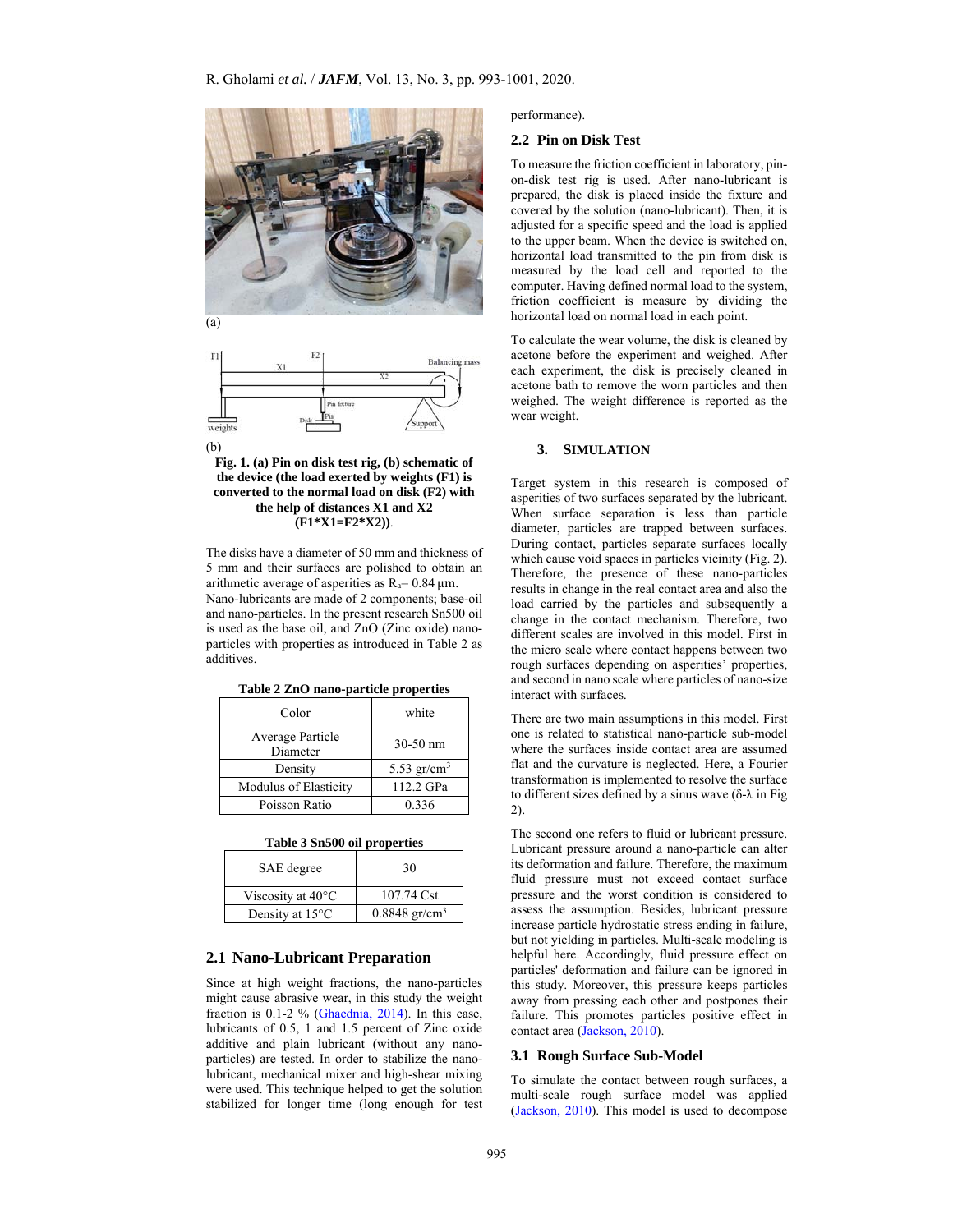rough surface to sinusoidal waves using Fourier transform. It finds average contact pressure required to overcome all sizes of roughness implementing superposition laws and predicts real area of contact. Equations (1) to (4) represent this model.

$$
P^* = \sqrt{2}\pi E' B_{max} \text{ if } B_{max} < B_c \tag{1}
$$

$$
P^* = \sqrt{2}\pi E' B_{max} \left[ \left( \frac{12\pi E' B_{max}}{\sqrt{2} S_y e^{2\nu/3}} + 7 \right) / 11 \right] \text{ if } \quad (2)
$$

$$
B_{max} > B_c \tag{2}
$$

$$
B_c = \frac{\sqrt{2}}{3\pi} \frac{S_y}{E'} e^{2\nu/3}
$$
\n<sup>(3)</sup>

$$
A_s = \frac{F_s}{P^*} \tag{4}
$$

Where  $P^*$ , E', B,  $B_{max}$ ,  $B_c$ ,  $S_y$ ,  $v$ ,  $F_s$  and  $A_s$  are the average contact pressure, the effective elastic modulus, the ratio of  $\delta/\lambda$  (amplitude/wavelength) (Jackson, 2010), maximum value of *B,* critical value of B, yield strength, Poisson ratio, force between surfaces and contact area between surfaces, respectively. From Jackson (2010), B is usually around 10E-3 and 10E-4.

# **3.2 Statistical Nano-Particle Contact Sub-Model**

Greenwood and Williamson (GW) originally introduced their model for rough surfaces (Stempflé *et al*. 2010). Height distribution and asperity density considered in original GW model can be accounted for particle size distribution and nano-particle density between surfaces, respectively. Nanoparticle density  $(\eta)$  and nano-lubricant density  $(\rho_{sol})$ should be obtained based on practical and measurable parameters.



**Fig. 2. Scheme of relation between two submodels; rough surfaces and statistical nanoparticle contact.**

$$
\rho_{sol} = 100 \left( \frac{wt\%}{\rho_{NP}} + \frac{100 - wt\%}{\rho_{lub}} \right)^{-1}
$$
 (5)

$$
\eta(d) = \frac{N_{NP}}{A_n} = \frac{\rho_{sol}wt\%d}{100\rho_{NP}(\frac{\pi}{6}\int_0^\infty \varphi(D)D^3dD)}\tag{6}
$$

Where  $N_{NP}$ ,  $A_n$ ,  $\rho_{NP}$ ,  $\rho_{lub}$ ,  $wt$ ,  $d$  and  $D$  are

number of nano-particles in contact, nominal area of contact, nano-particle density, lubricant density, weight fraction of nanoparticle, separation of two surfaces, nanoparticle or particle size. In this research, a normal Gaussian function is assumed for nano-particles distribution  $(\varphi)$ .

$$
\varphi(D) = \frac{1}{\sigma_g \sqrt{2\pi}} exp\left[-0.5\left(\frac{D - D_{avg}}{\sigma_g}\right)^2\right] \tag{7}
$$

Where  $D_{avg}$  and  $\sigma_g$  are the average particle size and standard deviation. This statistical sub-model requires a unit nano-particle model to calculate nanoparticles change and failure. Spheres under heavy load model were established by Wadwalker *et al*. (2010). This model is introduced assuming elastic deformation and it is assumed that the volume of the sphere is constant. Final equations used for finding particle contact radius are presented in Eqs. (8-12).

$$
\left(\frac{a}{R}\right) = \left(\frac{a}{R}\right)_1 + A_1 \left(\frac{\omega}{\omega_c}\right)^2 - A_2 \left(\frac{\omega}{\omega_c}\right) \tag{8}
$$

$$
A_1 = 0.0826 \left(\frac{S_y}{E'}\right)^{3.148} \tag{9}
$$

$$
A_2 = 0.3805 \left(\frac{S_y}{E'}\right)^{1.545} \tag{10}
$$

$$
\left(\frac{a}{R}\right)_1 = \sqrt{\frac{\omega}{R}} \left(\frac{\omega}{1.9\omega_c}\right)^{B/2} \tag{11}
$$

$$
B = 0.14 \exp(23 \frac{S_y}{E'}) \tag{12}
$$

Where  $a, R, \omega, \omega_c$  are radius of contact, particles radius, indentation, critical indentation, respectively. Contact area for one particle, assuming symmetric contact, is calculated from Eq. (13).

$$
A_{NP} = \pi a^2 \tag{13}
$$

$$
\omega_c = \left(\frac{\pi c S_y}{2E}\right)^2 R\tag{14}
$$

$$
c = 1.295 \exp(0.73v) \tag{15}
$$

Particle load  $(F_{NP})$  is also calculated from Eq. (16).

$$
\frac{F_{NP}}{F_c} = \{ \exp[-\frac{1}{4}(\frac{\omega}{\omega_c})^{\frac{5}{12}}] \} (\frac{\omega}{\omega_c})^{\frac{5}{2}}
$$
\n
$$
+ \frac{P}{F_c} \pi R^2 (\frac{a}{R})^2 \times
$$
\n(16)

$$
P_c \qquad K
$$
  

$$
\{1 - \exp[-\frac{1}{25}(\frac{\omega}{\omega_c})^{\frac{5}{9}}]\}
$$

$$
\frac{P}{S_y} = 2.84 - 0.92 \left[ 1 - \cos(\pi \frac{a}{R_2}) \right]
$$
 (17)

$$
R_2 = \sqrt{\frac{R^3}{0.76(R-\omega)} - \frac{a^2}{2}}
$$
 (18)

$$
F_c = \frac{4}{3} \left(\frac{R}{E'}\right)^2 \left(\frac{c}{2} \pi S_y\right)^3 \tag{19}
$$

Where  $F_{NP}$  is a single particle force and  $F_c$  is the critical force.

As previously explained, separation of surfaces by particles cause voids in particles' neighborhood. To estimate radius of void area, half space elastic model was applied. Therefore, the area of this void is calculated by Eq. (20) (Fig. 3).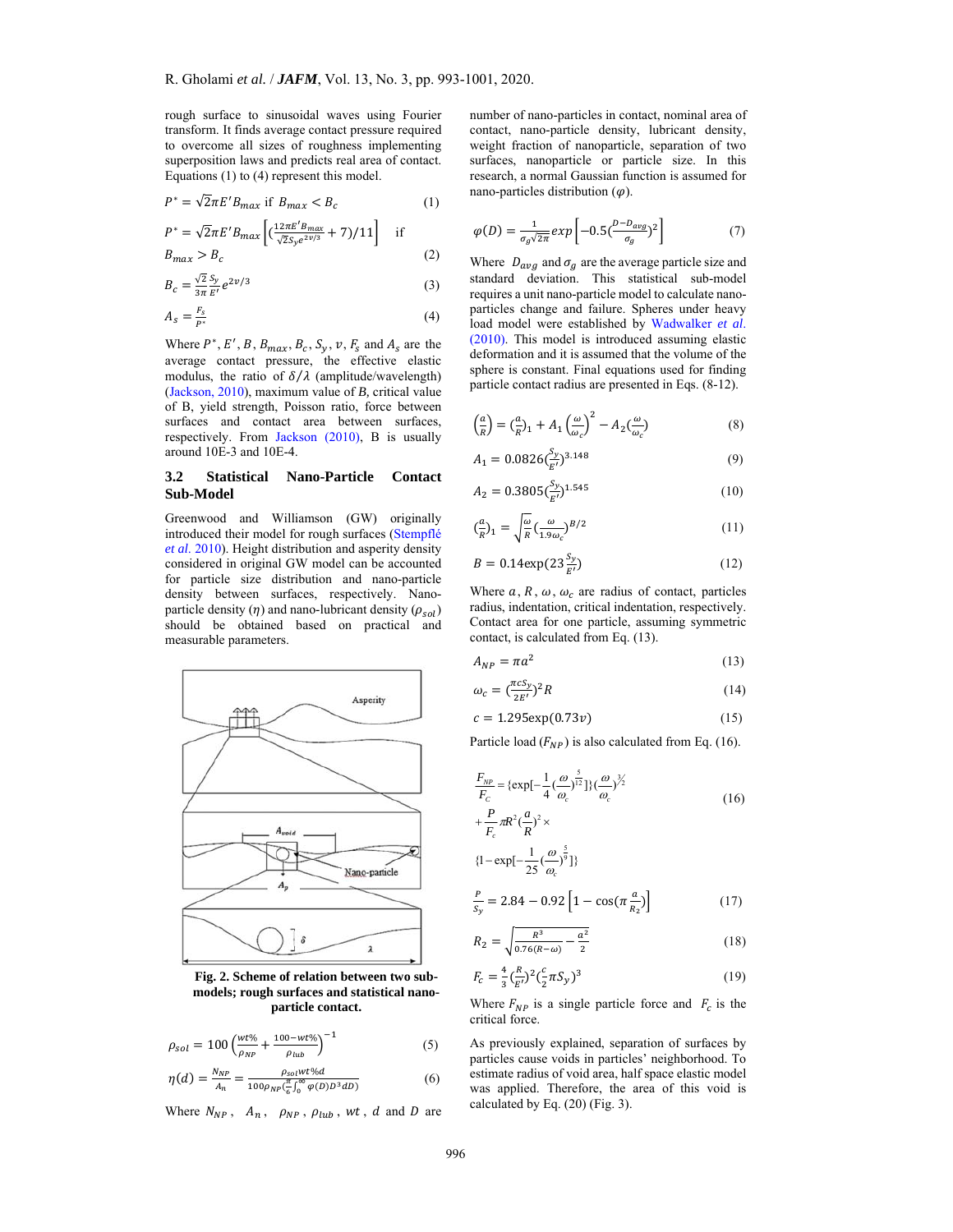

**Fig. 3. Schematic representation of spherical particles contact mechanism.**



**Fig. 4. Schematic representation of surfaces and nano-particles contact.**

Resetting and replacing all these parameters in Greenwood-Williamson (GW) represents the final form of statistical nano-particle model shown in Eqs. (21-23) (Greenwood and Williamson, 1966). Here, composite Simpson method has been used for integration.

$$
A_{void} = \pi a_v^2 \tag{20}
$$

$$
\frac{A_p(d)}{A_n} = \int_d^{\infty} \eta(y)\varphi(y)A_{NP}(\omega, D)dy
$$
 (21)

$$
\frac{F_p(d)}{E'A_n} = \int_d^\infty \eta(y)\varphi(y)\frac{F_{NP}(\omega, D)}{E'}dy
$$
 (22)

$$
\frac{A_v(d)}{A_n} = \int_d^{\infty} \eta(y)\varphi(y)A_{void}(\omega, D)dy
$$
 (23)

$$
\omega = \frac{y - d}{2} \tag{24}
$$

Where  $A_{\nu o i d}$ ,  $a_{\nu}$ ,  $A_p$ ,  $F_p$  and  $A_{\nu}$  are single particle void area, void radius, contact area of particles, force carried by particles and void area induced by particles.

# **3.3 Algorithm**

To solve this case, an algorithm is developed based on the load balancing between two sub-models as shown in Eq. (25). The goal is to determine external load () carried by surfaces (), external  $load ($ ) carried by surfaces  $($ load carried by particles () and investigate force balance equation. First a virtual external load is applied on the system and it is assumed that the total load is carried by the surfaces. Then to find  $P^*$  and  $A_s$ , rough surface sub-model is used. Assuming that this average pressure is applied to the particles, the load on particles is calculated from Eq. (26). A schematic of contact parameters is depicted in Fig. 4.

$$
F_{ext} = F_s + F_p \tag{25}
$$

$$
F_p = A_s P \tag{26}
$$

Note that it is assumed for the particles to be in contact with the surface which means that  $A_s$  should be considered as nominal contact area for this statistical model. According to  $F_p$ , surface separation (d) and correspondingly  $A_v$  and  $A_p$  are calculated. Now, contact area is updated through Eq. (27).

$$
A_s^{new} = A_s^{old} + A_v \tag{27}
$$

Surface force is then updated based on the contact area of surfaces and characterized by Eq. (28). Particles load is also found by equilibrium equation  $(F_p = F_{ext} - F_s)$  and from statistical sub-model, new  $A_v$  and  $A_p$  are calculated. Next iterations are solved by reviewing Eq. (27), updating area and repeating the solution. Convergence in this loop is checked by Eq. (29). Final solution is obtained through repeating the loops and checking convergence limit. The whole procedure is summarized in Fig. 5. MATLAB is the programing software implemented in this paper.

$$
F_s = A_s P \tag{28}
$$

$$
\left| \frac{(F_s^{new} - F_s^{old})}{F_s^{old}} \right| < 10^{-3} \tag{29}
$$

#### **3.4 Friction Coefficient Calculation**

Friction force consists of two terms; friction caused by asperity contact and nano-particles friction related to particles shear stress on the surface.

#### **3.4.1 Friction Coefficient of Asperities**

Gelink and Schipper (2000) showed that proportion of shear strength to local normal pressure which is friction coefficient of asperities, has a constant value. Masjedi and Khansari (2014) demonstrated that for an extensive spectrum of surface properties, from extremely smooth to quite rough, friction coefficient for asperities  $(f_s)$  is between 0.1-0.13. Therefore,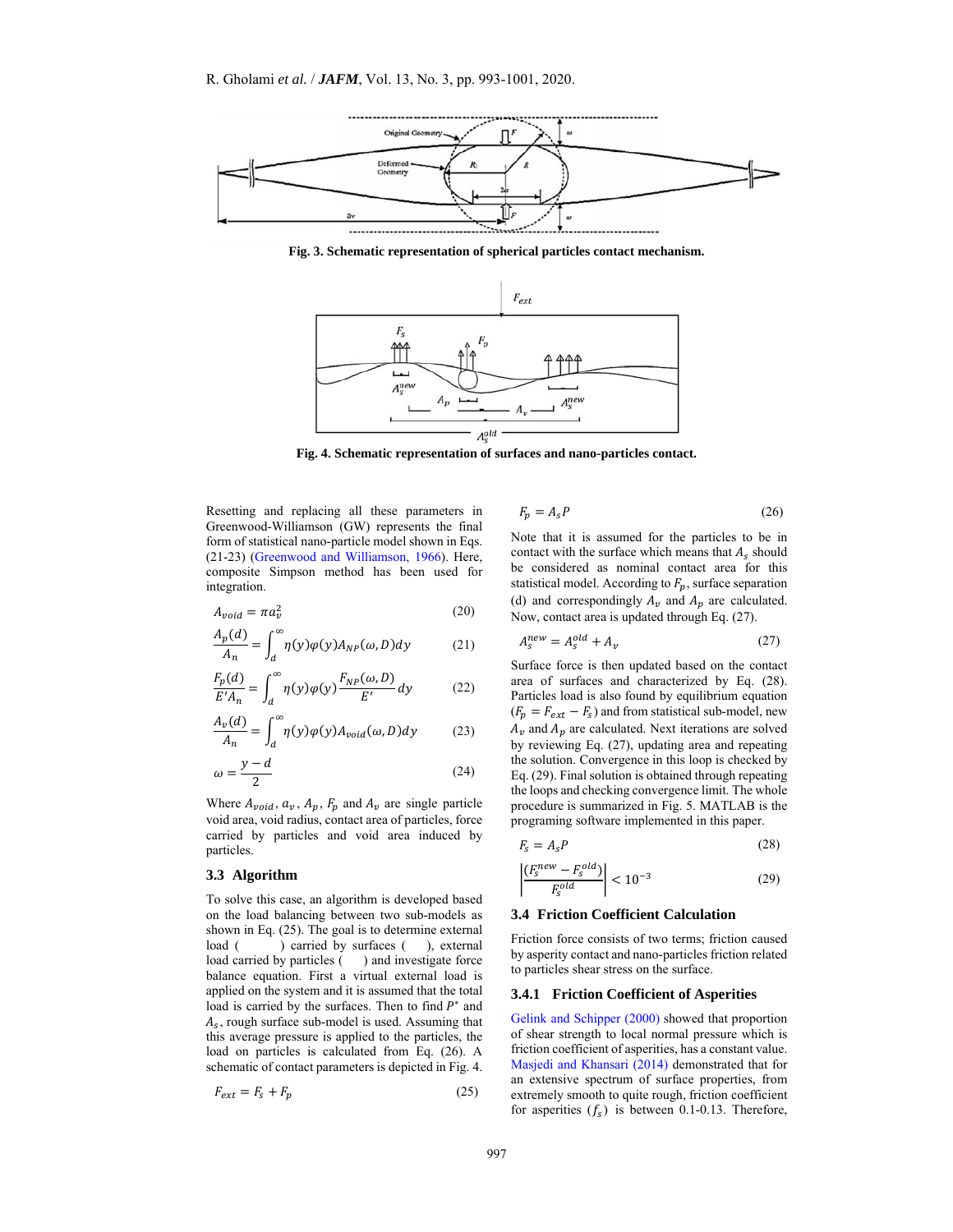friction coefficient of asperities is calculated according to Eq. (30).

$$
\mu_s = \frac{F_{f,s}}{F_{ext}} = \frac{f_s F_s}{F_{ext}}\tag{30}
$$

Where  $F_{f,s}$  is the friction force of the lubricated surface. In this research this amount has been assumed 0.12. Also, total normal force  $F_{ext}$  and  $F_s$ are part of this force which is carried by the surface.

#### **3.4.2 Nano-Particles Friction Coefficient**

Friction coefficient between nano-particles and surfaces are calculated using Eq.  $(31)$ :

$$
\mu_p = \frac{A_p \tau_p}{F_{ext}} \tag{31}
$$

Looking at these nano-particles hardness, their shear stress  $(\tau_n)$  is assumed 1.67 GPa (Ohmura *et al.*) 2001). Ultimately, to obtain total friction coefficient, Eq. (32) is used.

$$
\mu = \mu_s + \mu_p = \frac{f_s F_s}{F_{ext}} + \frac{A_p \tau_p}{F_{ext}} \tag{32}
$$

## **3.5 Calculation of Wear Volume**

Combination of particles and surfaces effect to find a general model for wear in this system is challenging. However, based on available statistics, wear can be found from wear models (Williams, 2005).

$$
\frac{V_{NP}}{L} = \int_{d}^{\infty} \eta(y)\varphi(y)A_{cs}(\omega, D)dy
$$
 (33)

$$
A_{cs} = \frac{D^2}{8}
$$
  

$$
\left\{ \sin^{-1} \left[ \frac{8\omega(D-\omega)(D-2\omega)}{D^3} \right] \right\}
$$
 (34)

$$
-\frac{8\omega(D-\omega)(D-2\omega)}{D^3}\}
$$

Where  $V_{NP}$  is particle induced wear volume and  $A_{cs}$ is interference cross sectional area of particle/surface.

#### **4. EXPERIMENTAL RESULTS**

In this section, the experimental and simulation results are presented and compared. In order to conduct experiments, initially the proper normal loads need to be determined. To this end, first, a load of 20 N was applied to the test device and started working with a velocity of 0.15 m/s. After passing a distance of 1000 m, the wear volume was measured. This test was repeated for 40, 60, 80, 100 and 120 N loads. As represented in Fig. 6, there is a sudden change in the wear volume at the load of 80 N. So the loads slightly lower and slightly higher (60, 80 and 100 N) are selected for the wear experiments.

#### **4.1 Friction Coefficient**

The average value of friction coefficient obtained from the experiments is shown in Fig. 7. These experiments are conducted under different applied loads and lubricants with different weight percent of nano-particles.



**Fig. 5. Flowchart describing solution method.**





**Fig. 7. Friction coefficient as a function of weight percent for different loads in 0.15 m/s.** 

As illustrated in Fig. 7, by increasing the nanoparticles weight percent, friction coefficient reduces for all applied loads and has the least value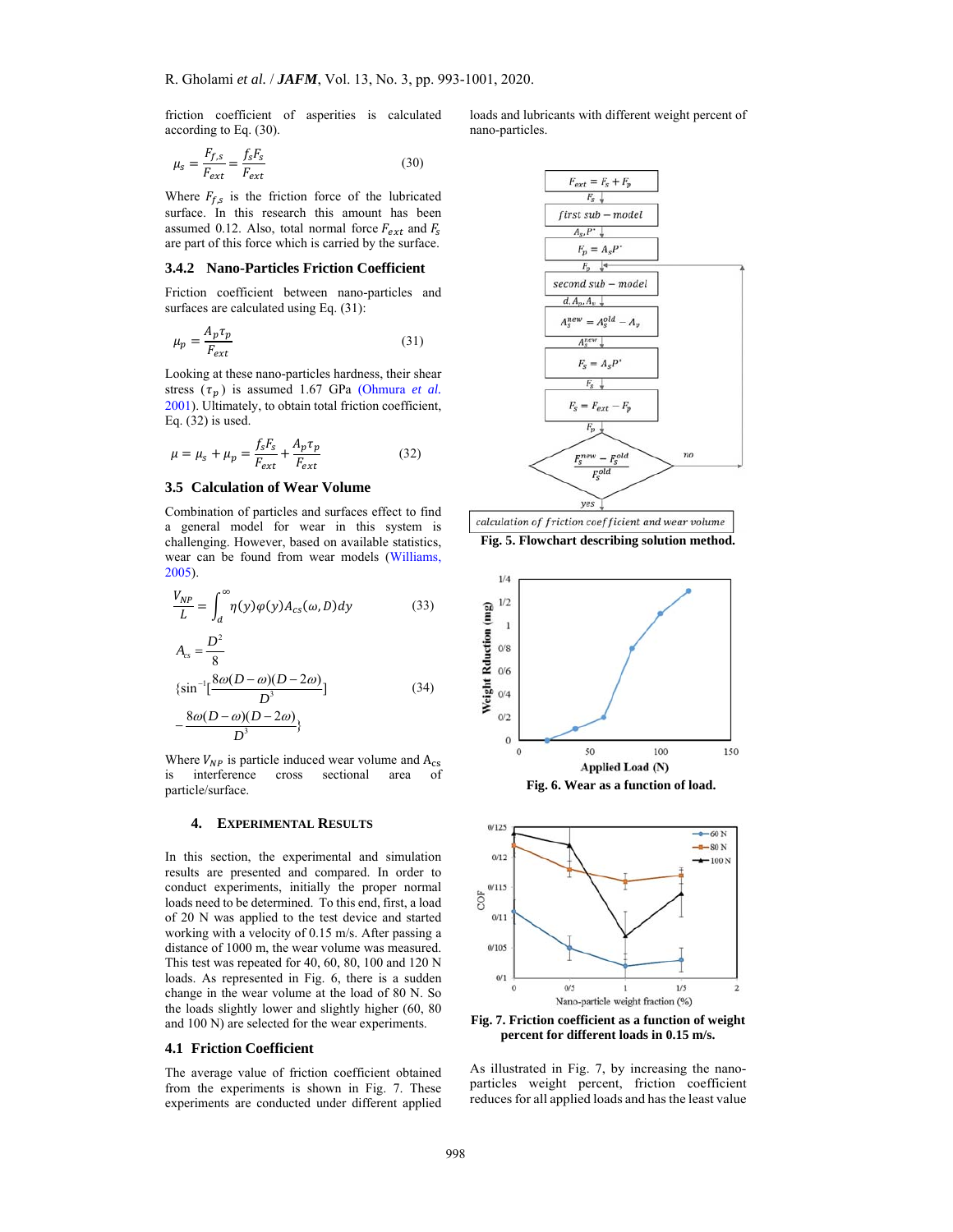in 1% weight. While as the weight percent of nano-particles exceeds 1%, friction coefficient increases.

It can be conferred from this graph that nanoparticles presence in the lubricant causes reduction in friction coefficient (Lee *et al*. 2009). The reason is that nano-particles act like nano-ball-bearings and ease the movement of the two contacting surfaces relative to each other. As a result, the friction coefficient decreases. Further increase in the nanoparticles result in an increase in the friction coefficient because of nano-particles agglomeration (Wu *et al*. 2018; Xu *et al*. 2019).

## **4.2 Wear Volume**

Figure 8 shows the weight reduction as a function of load and weight percentage. It is observed that as the load is increased, the weight loss increases. It can be concluded that using nano-particles considerably reduce the weight loss. Also, for nano-lubricants the weight loss is the least for 1% weight fraction under all the applied loads.



**Fig. 8. Comparison of weight loss for different nano-particle weight fractions and different loads under the speed of 0.15 m/s.** 

In Fig. 9, the effect of adding different weight fractions of nano-particles to the solution is studied under different loads in terms of reduction in weight loss or improvement in weight reduction. The best performance is found for 1% nano-particles in all applied loads.



**compared to raw sample for different normal loads.**

## **4.3 Parametric Study on the Friction Coefficient**

Figure 10 shows the effect of sliding speed on the friction coefficient. An increase in the speed results in formation of a thicker lubricant film and therefore the friction coefficient decreases. This behavior is similar to the lubricants without any nano-particles. It is also observed that the minimum friction coefficient occurs in 1% weight fraction.

Figure 11 shows the effect of speed on the weight loss. For all values of weight fractions, the weight loss is higher for 0.1 m/s speed. As the speed increases, a thicker lubricant film is formed and therefore the weight loss decreases. It is observed that for both speeds, the least weight loss corresponds to 1% weight fraction. It is also worthy to note that adding nano-particle to the lubricant results in decrease in the weight loss for all the tested speeds.



**Fig. 10. Friction coefficient as a function of nano-particles weight percent in different speed and under 80 N load.** 



**Fig. 11. Reduction in wear volume as a function of nano-particles weight percent for different speeds in a load of 80 N.** 

## **5. MODEL VERIFICATION**

The results predicted by the proposed model are now verified by comparing to the experimentallydetermined results. Both friction coefficient and weight loss are compared in Figs. 12 & 13. Verification proves that this model is more accurate for lower loads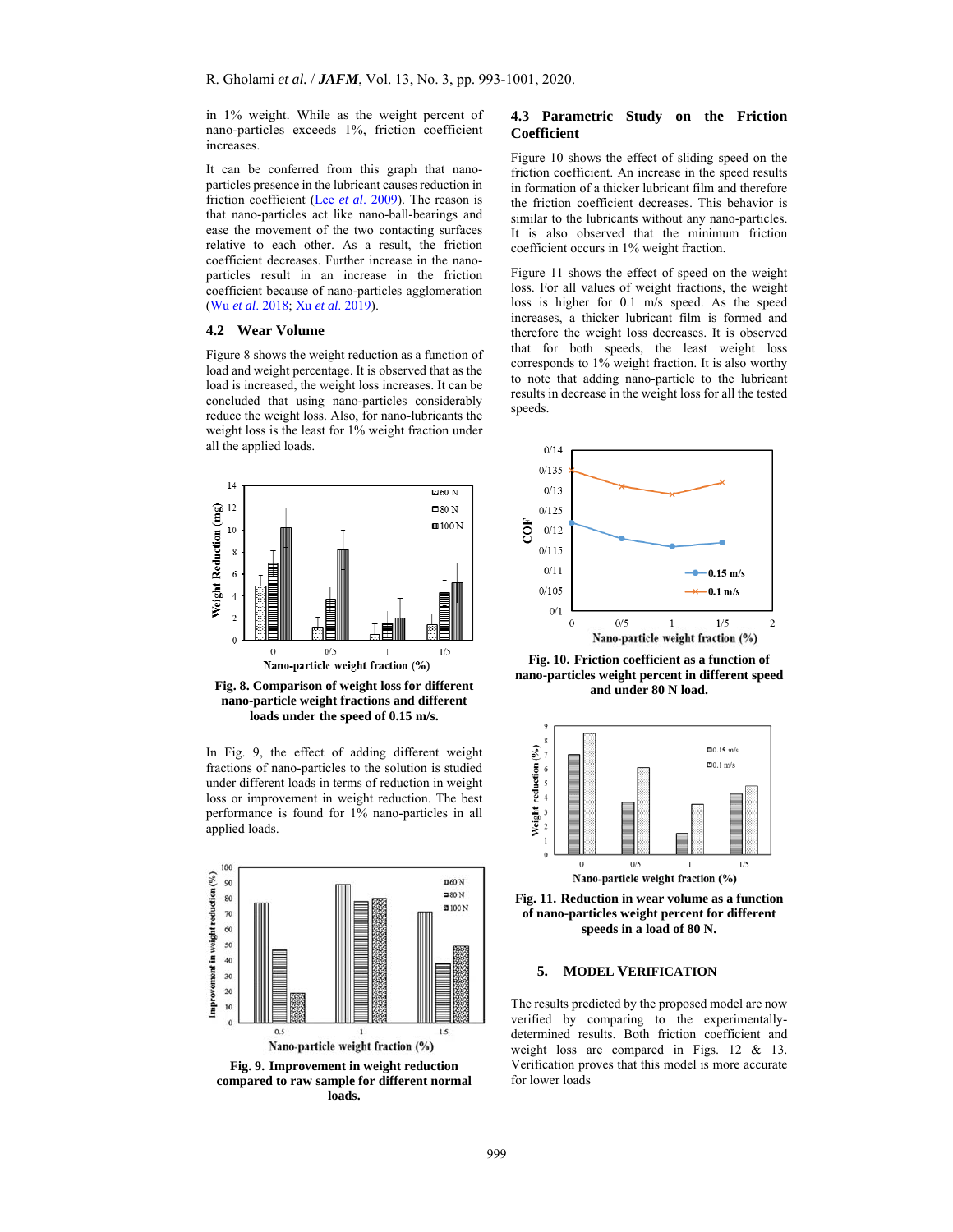

**Fig. 12. Comparison between experimental and numerical friction coefficient for 1% weight fraction of nano-particle (load=60 N, speed=0.15m/s).** 



**Fig. 13. Comparison between experimental and numerical friction coefficient for 1% weight fraction of nano-particle (load=80 N, speed=0.15m/s).**

#### **6. CONCLUSION**

In this paper a numerical and experimental study on the effect of adding nano-particles to the base oil is conducted. In experimental section, a set of experiments were conducted by pin-on-disk test rig and in presence of different weight percent of nanoparticles. In theory coefficient of friction and wear volume were predicted using a model. To manage multi-scale nature of the problem, two sub-models were implemented. The first one predicts average contact pressure and area of contact. The second predicts the real area of contact for nano-particles, area of voids neighboring the particles, the load on nano-particles and deformation mechanisms of particles. Therefore, in the first step, investigations show good precision in theory fitting the experiment data.

A parametric study on the effect of applied loads, sliding speed, weight fraction of nano-particles on the friction coefficient and wear volume is conducted. The results indicate that adding nanoparticles to the base-oil can decrease COF and wear volume and for all applied loads, the best result is obtained for nano-lubricant of 1% volume weight.

# **ACKNOWLEDGEMENT**

The authors would like to thank the financial support of the Iran National Science Foundation (INSF).

#### **REFERENCES**

- Akbarzadeh, S., and M. M. Khonsari. (2011). Experimental and theoretical investigation of running-in. *Tribology International, 44*(2), 92- 100.
- Akbarzadeh, S., and M. M. Khonsari. (2016). On the Applicability of Miner's Rule to Adhesive Wear. *Tribology Letters, 63*(2), 29.
- Archard, J. F., P. L. Clegg, and A. M. Taylor. (1952). Photoelectric Analysis of Elliptically Polarized Light. *Proceedings of the Physical Society. Section B, 65*(10), 758-768.
- Choi, Y., C. Lee, Y. Hwang, M. Park, J. Lee, C. Choi, and M. Jung. (2009). Tribological behavior of copper nanoparticles as additives in oil. *Current Applied Physics, 9*(2), e124-e127.
- Gelinck, E. R. M., and D. J. Schipper. (2000). Calculation of Stribeck curves for line contacts. *Tribology International, 33*(3), 175-181.
- Ghaednia, H. (2014). *An Analytical and Experimental Investigation of Nanoparticle Lubricants.* Ph. D. thesis, Auburn University, Auburn, Alabama.
- Ghaednia, H., and R. L. Jackson. (2013). The Effect of Nanoparticles on the Real Area of Contact, Friction, and Wear. *Journal of Tribology, 135*(4), 603-610.
- Ghaednia, H., S. A. Pope, R. L. Jackson, and D. B. Marghitu. (2016). A comprehensive study of the elasto-plastic contact of a sphere and a flat. *Tribology International, 93*(Jan.), 78-90.
- Greenwood, J., and J. B. P. P. Williamson. (1966, December). *Contact of Nominally Flat Surfaces.* In Proceedings of the Royal Society of London (A), London, UK.
- Hernández Battez, A., R. González, J. L. Viesca, J. E. Fernández, J. M. Díaz Fernández, A. Machado, R. Chou, and J. Riba. (2008). CuO, ZrO2 and ZnO nanoparticles as antiwear additive in oil lubricants. *Wear, 265*(3), 422- 428.
- Holm, R. (1967). *Electric Contacts*. Springer-Verlag Berlin Heidelberg, Heidelberg, Germany.
- Jackson, R. L. (2006). The Effect of Scale-Dependent Hardness on Elasto-Plastic Asperity Contact between Rough Surfaces. *Tribology Transactions, 49*(2), 135-150.
- Jackson, R. L. (2010). An Analytical Solution to an Archard-Type Fractal Rough Surface Contact Model AU - Jackson, Robert L. *Tribology Transactions, 53*(4), 543-553.
- Jackson, R. L., R. S. Duvvuru, H. Meghani, and M. Mahajan. (2007). An analysis of elasto-plastic sliding spherical asperity interaction. *Wear, 262*(1), 210-219.
- Lee, K., Y.-J. Hwang, S. Cheong, Y. Choi, L. Kwon, J. Lee, and S. Kim. (2009). Understanding the